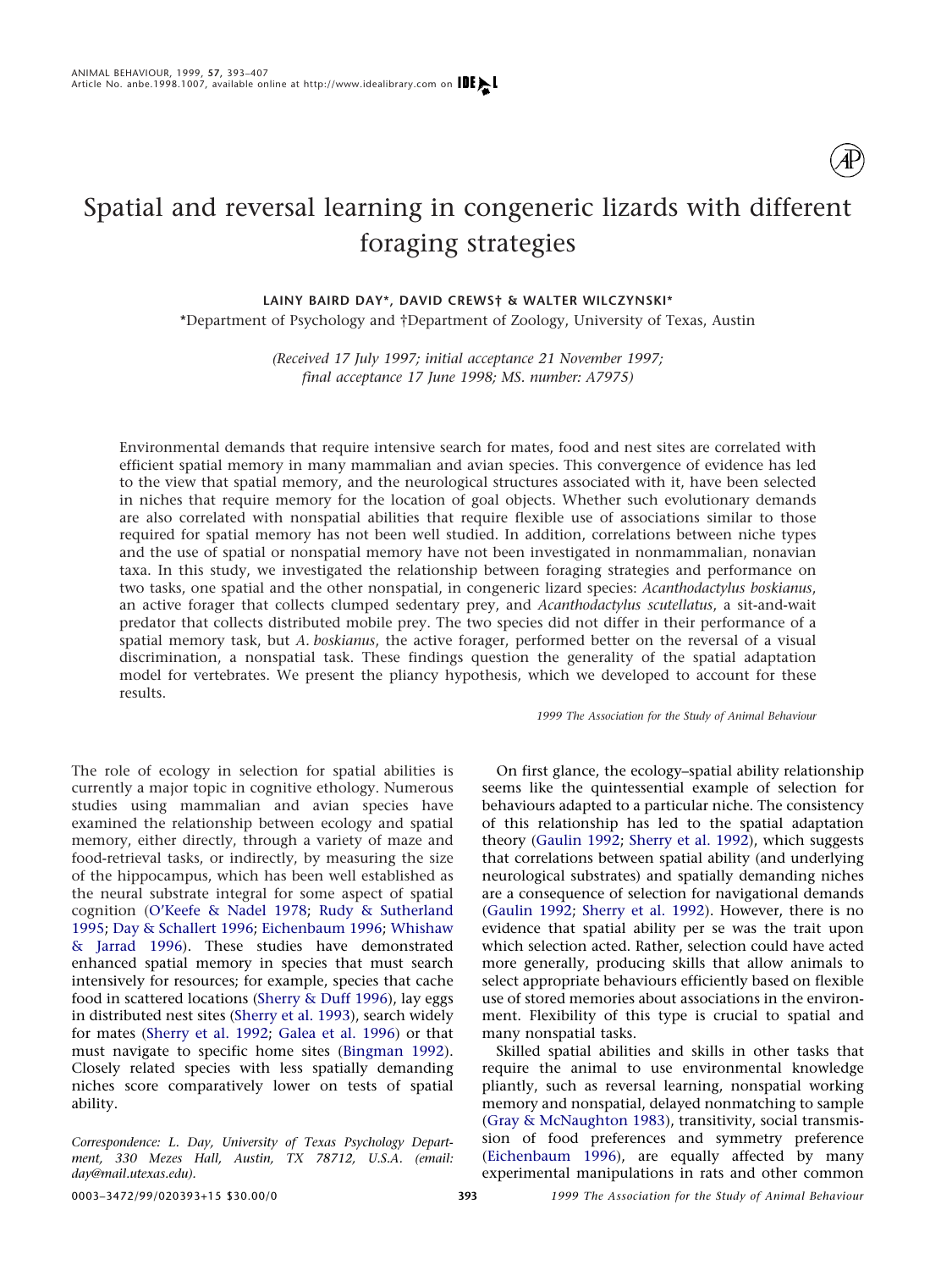laboratory animals. Presumably this is because they share the same neurological substrate. In pigeons, lesioning of the hippocampus has also been shown to affect spatial navigation [\(Bingman 1992\)](#page-14-9) as well as resulting in deficits in latent inhibition, and reversal (but not acquisition) of position and conditional discrimination [\(Good 1987\)](#page-14-12). Although efficient spatial abilities seem to be selected for in a number of species, spatial skills could be the result of selection for behavioural flexibility supported by memory processes, of which spatial memory is only a subset. This possibility does not fit into the spatial adaptation model [\(Gaulin 1992;](#page-14-10) [Sherry et al. 1992\)](#page-14-7).

We investigated two lines of evidence that test the generality of the spatial adaptation model. First, we studied representatives of a nonmammalian, nonavian vertebrate group to determine whether spatial ability and intensive search behaviours are generally correlated in vertebrates, and thus phylogenetically conserved. Second, we used a nonspatial test that involves flexibility in associating awards with cues to determine whether general improvements in complex memory are correlated with intensive search behaviours in lizards.

We studied lizards with distinct foraging niches that should encourage differential adaptations for learning and memory. Actively foraging lizards move frequently and use intensive visual and olfactory search for hidden prey items, whereas sit-and-wait predators move less often and visually scan the habitat and ambush prey as it moves into capture range [\(Anderson & Karasov](#page-14-13) [1981\)](#page-14-13). Although the detailed behaviours and strategies associated with prey capture and foraging in the wild have not been well documented, it has long been assumed that active foraging requires more mental capabilities than sit-and-wait predation [\(Regal 1978\)](#page-14-14). We have adopted this assumption and further believe that it is logical to hypothesize, on the basis of differences in foraging strategy, that active foragers require more spatial skills.

Given that alternative strategies for locating mates, nests and food have driven selection for spatial abilities in mammals and birds, it is plausible that the relatively dichotomous foraging strategies of lizards [\(Anderson &](#page-14-13) [Karasov 1981;](#page-14-13) [Huey & Pianka 1981;](#page-14-15) [Nagy et al. 1985;](#page-14-16) [Pietruszka 1986;](#page-14-17) [Perry et al. 1990;](#page-14-18) [Cooper 1994\)](#page-14-19) might select for distinct adaptations for spatial memory in lizard species. We tested lizards' spatial abilities in an adaptation of the Barne's maze [\(Bach et al. 1995\)](#page-14-20), which required lizards to escape cool temperatures and open spaces by moving to the one heated rock in an array of eight rocks placed in sandy pits along the perimeter of a circular arena. This approach is similar to behavioural paradigms designed to test general spatial abilities in voles, pigeons and other species in which a resource that is intensively searched for in the wild is replaced with an arbitrary reward in a laboratory test; for example, the ability of an animal to locate mates in the wild is assessed by testing its ability to locate a food reward [\(Gaulin](#page-14-10) [1992\)](#page-14-10). In our behavioural paradigm, the spatial adaptation model predicts that active-foraging lizards will perform better than those that are sit-and-wait predators, and that active foragers will favour the use of a spatial memory strategy to locate the hot rock. We also tested these lizards on a local cue version of the hot-rock maze as a control for differences in motor response and motivation. In the local cue version, lizards had to make only an operant response to approach the local cue, a single prominent visual cue spatially contiguous with the hot rock. The spatial adaptation model predicts no differences between active foragers and sit-and-wait predators on the local cue version of the hot-rock maze.

An alternative to the spatial adaptation model, which we will call the pliancy model, is that the ecological demands of active foraging may select for behavioural flexibility that is supported by memory of complex associations, but does not necessarily select for a predisposition to solve tasks using a spatial strategy. By pliancy we mean having the behavioural flexibility to encode complex relationships between stimuli and reinforcers, and to use this information to select adaptively a behavioural response strategy when stimuli, reinforcers or both change in unpredictable ways. Our definition of pliancy is somewhat similar to configuration learning [\(Rudy &](#page-14-1) [Sutherland 1995\)](#page-14-1), but refers more to an ability to select the most appropriate configurations in relation to reinforcers rather than to the existence of these configural associations themselves [\(Day & Schallert 1996\)](#page-14-2). If pliancy can evolve without selection for predispositions to use distal cues to guide search in a spatial manner, we may find that active foraging species do not differ from sitand-wait predators on the spatial task, but we would expect the active forager to be better at a nonspatial task that requires pliancy. Thus, on the basis of the pliancy model, we predicted that active foragers and sit-and-wait predators would acquire visual discrimination of a food reward in the same number of trials, but that the active forager would take fewer trials to learn a reversal of this discrimination. Reversal learning requires, in our terms, pliancy.

Given that the pliancy model suggests that spatial memory need not be directly selected for in species that actively forage, there is the distinct possibility that, regardless of foraging strategy, lizards may not solve the spatial task using spatial memory. There are numerous ways to solve navigation problems without reliance on flexible choice for stores of associations. For instance, many hymenopteran species are able to locate nest and food sites by storing viewpoint-dependent retinotopic images of landmarks surrounding the nest site when leaving, and comparing them to current retinal images when returning [\(Collett & Zeil 1996\)](#page-14-21).

The manner in which reptiles perform close-range navigation, especially as it applies to a laboratory task, has not been investigated (with the exception of [Holtzman et al.](#page-14-22) 1999). We do know that reptiles can solve other types of tasks that require pliancy, such as reversal of nonspatial discriminations [\(Grisham &](#page-14-23) [Powers 1990\)](#page-14-23). If we find a lack of evidence for spatial memory in lizards while identifying species differences in other tasks requiring pliancy, this would support the pliancy model for the vertebrate taxa, but the spatial adaptation model could still hold true for mammals and birds.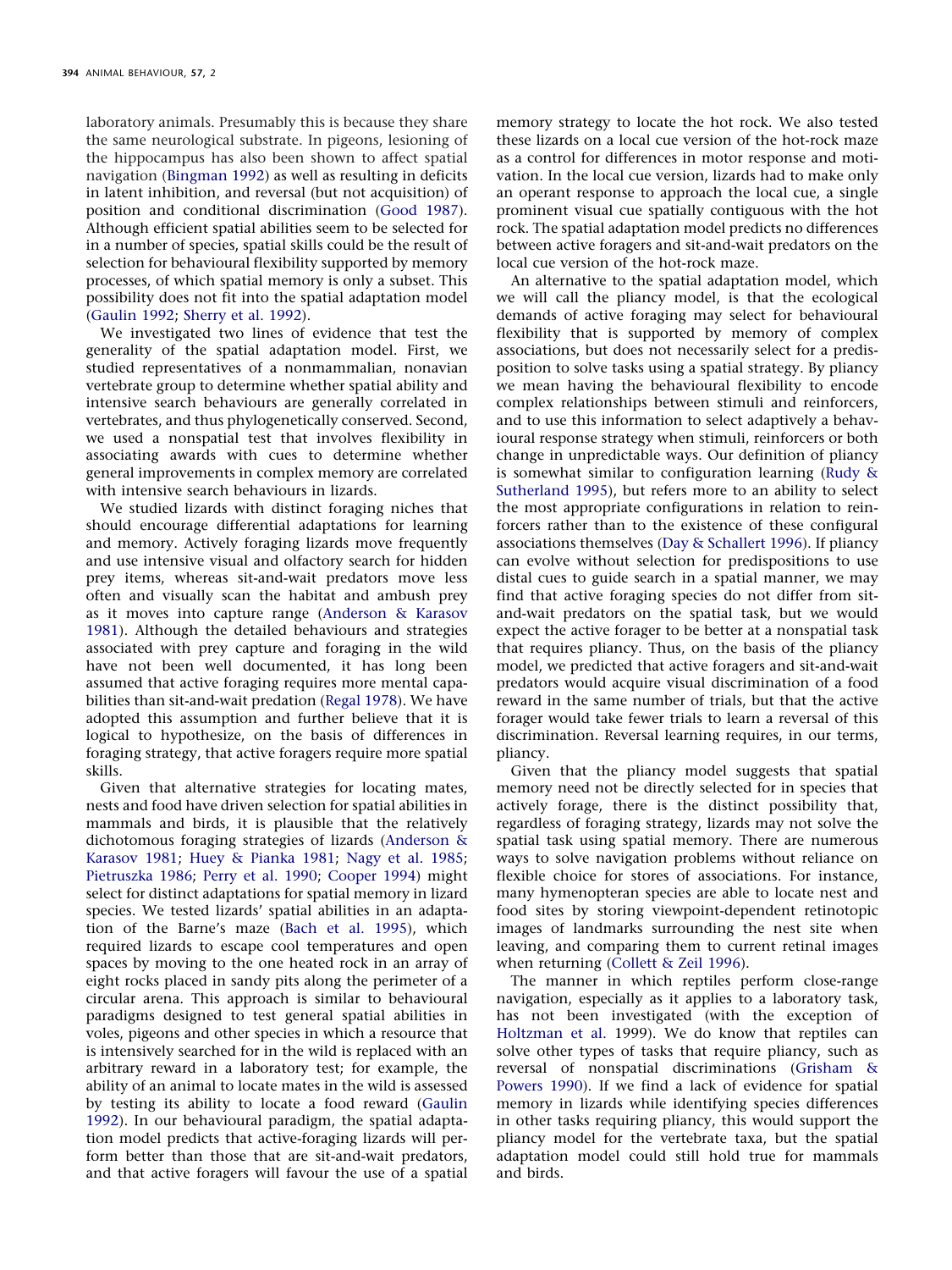<span id="page-2-0"></span>

Figure 1. Illustration of cue sets used in three experiments in the hot-rock arena. I. In experiment 1, four extramaze cues were hung like flags over the arena, only three examples are shown due to space constraints. These cues were removed after 16 blocks of training. II. In experiment 2, intramaze cues were attached to the walls of the maze and a single local cue was attached directly behind the goal rock. The local cue was exchanged with smaller versions every three blocks and then removed after nine blocks of training. III. Each day in experiment 3, a randomly chosen rock was heated and cued by a red light.

## **EXPERIMENT 1: EXTRAMAZE SPATIAL CUES**

## **Subjects**

Congeneric desert-dwelling lacertids, *Acanthodactylus boskianus* (*N*=6) and *A. scutellatus* (*N*=9), males were used. Lizards were collected in the field in Israel (see [Perry et al.](#page-14-18) [1990\)](#page-14-18) by Y. L. Werner and colleagues (necessary permits obtained) from 22 April to 27 April 1995. Animals were maintained in the laboratories of Y. L. Werner and W. E. Cooper approximately 6 months prior to behavioural testing. In our laboratory, males were housed separately with zero (two *A. scutellatus*) to three females. Lizards that were housed alone behaved similarly in all experiments to those housed with females. The same lizards were used for all experiments.

## **Apparatus**

We built a circular arena (1.5 m in diameter and 0.4 m in height) and covered the walls with solid, coloured contact paper in an attempt to provide a homogenous field. The floor was 1.25-cm thick plywood. Along the perimeter of the arena, we placed eight sandy pits containing insulated hot rocks  $(4 \times 10 \text{ cm})$ , Junior Sizzle Stones by Tetra Terrafuna®) spaced at regular intervals. We denied the lizards access to all but one pit by covering the sandy floor with a foam-core board, on the surface of which we glued artificial plastic turf. We cut eight holes in the foam core board/artificial turf covering. We barred entrance to seven of the holes using removable Plexiglas windows. The insulated hot rocks (heat gradient negligible, 2 cm horizontal, 3 cm vertical) were heated by internal coils and reached a substrate temperature between 39 and 45°C, approximating the lizards' mean active body temperatures of about 39°C [\(Duvdevani &](#page-14-24) [Borut 1974\)](#page-14-24). All rocks could be heated, but only one rock was heated during a particular training trial. We made four distal extramaze cues of poster board of varying colour and irregular shapes, approximately  $50 \times 75$  cm, and suspended them over the arena from a horizontal, 60-cm length of PVC pipe (2.53 cm in diameter) connected at a right angle to a vertical 90-cm long (5.06 cm in diameter) PVC pipe that was embedded in a tub of cement (20 cm in diameter). The poles were placed approximately 10 cm from the arena walls so that the cues hung a maximum of 15 cm inside the arena. We also positioned the cues such that no cue hung directly over the goal [\(Fig. 1,](#page-2-0) extramaze cues).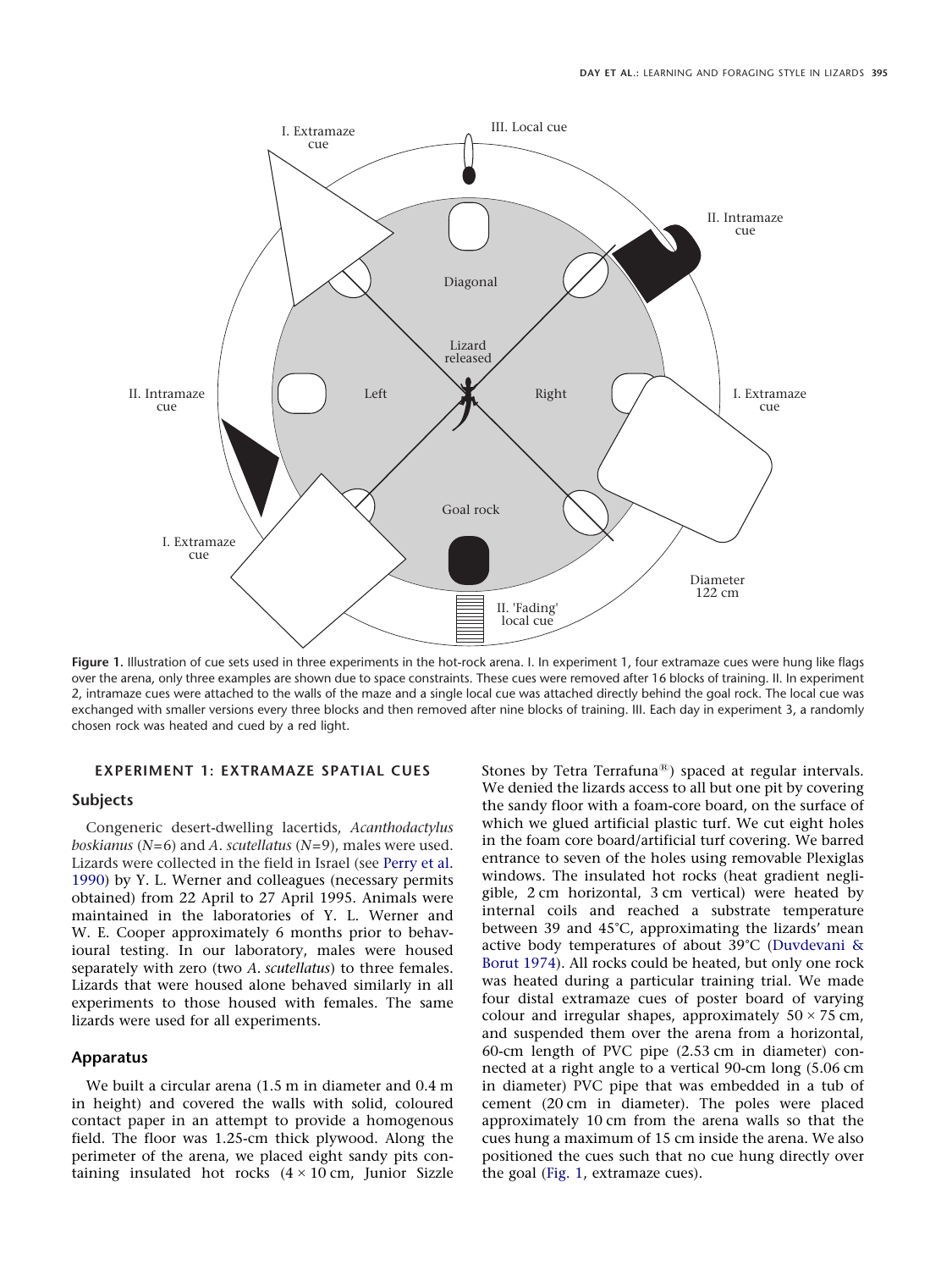During testing, we placed the lizards in tubular holding cages (30 cm in height, 15 cm in diameter), heated between trials by lamps to between  $29$  and  $32^{\circ}$ C. To release lizards into the centre of the arena, we inverted the holding cage and lifted the cage by a handle on the bottom, releasing the hinged top and freeing the lizard. We videotaped each lizard's performance from above and monitored it on-line from another room to minimize observer effects.

## **Procedures**

## *Acquisition*

On first trials only, we placed each lizard directly on the heated goal rock for 3 min. All other trials began when we released a lizard from the holding cage into the centre of the arena, and ended when the lizard located the goal. We conducted one block of three acquisition trials daily for 20 days. After day 16, we removed the distal extramaze cues.

We defined latency to the goal as the time beginning with the first head movements of a lizard and ending when a lizard located the pit containing the goal. In early acquisition trials, lizards frequently spent time motionless or dashed from the holding cage and then remained motionless from a few seconds to several minutes. We did not include this time in final measures of latency. If a lizard remained motionless for 10 min, we captured it, placed it on the goal for 3 min, recorded latency as 10+ min, and ended the trial.

Once on the goal, lizards rarely moved prior to the termination of the 3-min reinforcement period. If a lizard touched the goal but moved away in less than 1 min, we did not record latency until it returned to the goal and stayed 1 min or more. In some circumstances, a lizard would lie next to the pit rather than climbing into the pit. If the lizard stayed within 3 cm of the pit for the 3-min reinforcing time, we recorded latency as the time from release until the lizard was within 3 cm of the pit. If the lizard did not locate or lie next to the goal 10 min after movement began, we placed it in the pit containing the heated rock for 3 min, recorded latency as 10+ min, and ended the trial.

We traced the lizard's movements on a scaled map of the arena and measured path distance using Sigma Plot software and a bit-map pad. We defined learning as a decrease across trials in one or more of the following: latency, total distance travelled, and the percentage of total distance travelled in nongoal quadrants.

After each trial, we captured the lizard and returned it to its holding cage. Between trials, we wiped the plastic artificial turf floor covering with alcohol to minimize olfactory cues, rotated the floor covering and exchanged the Plexiglas windows, such that the last open hole was now covered with a window, and a hole that had been covered with a window was now open and aligned with the sandy pit containing the goal. Because we rotated the floor between trials, there was no stable relationship between texture patterns on the turf and the location of the goal. After a single trial for each lizard, we tested a different lizard. We tested lizards in squads of three or four lizards, thus intertrial intervals ranged from about 6 to 20 min depending on the performance of intervening lizards.

#### *Probe trials*

Although a decline in latency across trials implies learning to locate the goal, it does not necessarily indicate a spatial search strategy using the distal cues. To assess differences in spatial and nonspatial strategies, we used a probe trial typical of the those used in studies of spatial learning [\(Morris 1981\)](#page-14-25). At the completion of training, we allowed all rocks to cool, and turned the wall of the maze 180° so that any features on the maze wall or the goal rock that could have been used as local feature cues would now indicate that the goal was diagonally opposite its original location. Distal cues remained in the same spatial location in relation to the previously correct location of the goal and the room. For this experiment, objects in the room served as the remaining distal cues for the probe trial, because experimenter-supplied distal cues, as mentioned previously, had been removed after block 16 (day 16) to determine whether the lizards were attending to these cues.

We released a lizard into the maze and allowed it to explore for 10 min. We recorded the time a lizard took to reach the location of the previously heated rock, and the time taken to reach the location that was 180° from the originally heated rock. In addition, we recorded the percentage of total distance traversed in four evenly divided quadrants; goal, diagonal, right and left (with reference to the goal quadrant) during the first 3 min of search [\(Fig. 1\)](#page-2-0). Because lizards were finding the goal in approximately 3 min during the last trials of acquisition, we used this period to observe search patterns.

If a lizard learned the spatial location of the goal using distal cues, latency to the goal for the last block of acquisition should not differ from latency to the goal on the first probe trial, and a greater percentage of the total path distance should be in the previously rewarded goal quadrant than in other quadrants of the maze. If a lizard had used local feature cues on the walls of the maze or the rock to guide it to the goal, it would show a preference for searching in the diagonal quadrant of the maze, as the maze had been rotated 180° from the original position. A lizard that had learned to find the reward by trial and error or praxis (rules for motor patterns such as 'search towards wall'), lizards would not show a preference for any quadrant of the maze during the probe trial. If lizards used some combination of local feature cues and distal cues, there should be individual preferences for maze quadrants but no group preference for the originally rewarded quadrant, or the diagonal quadrant.

## **Results and Discussion**

#### *Acquisition*

We used a two-way repeated measures analysis of variance (ANOVA, species  $\times$  block) to analyse acquisition effects of latency for blocks 1–20 [\(Fig. 2\)](#page-4-0), distance, the percentage of total distance in the goal quadrant [\(Fig. 3\)](#page-4-1)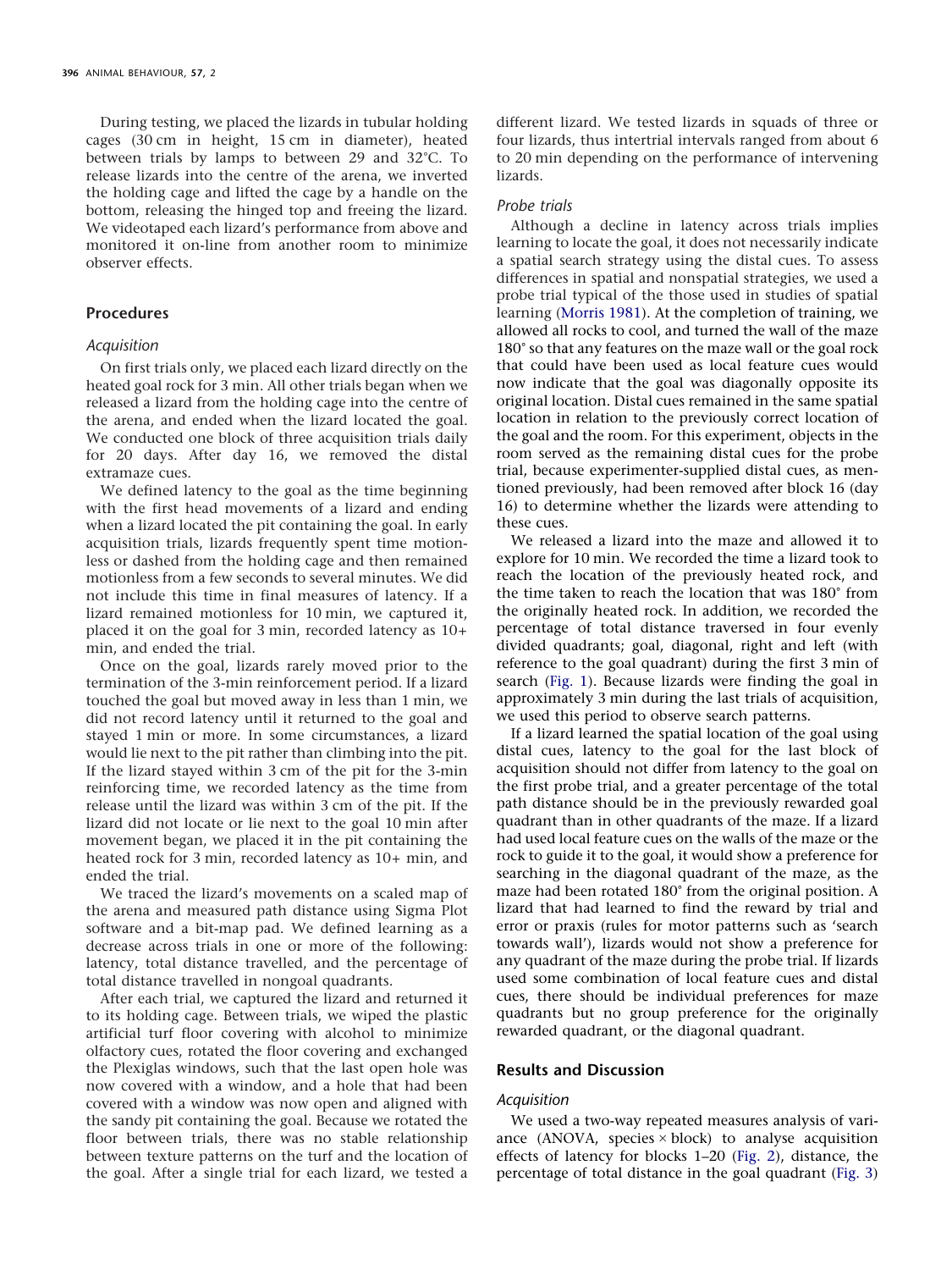<span id="page-4-0"></span>

**Figure 2.** Mean latency from release to the goal in experiment 1 for the active foragers and the sit-and-wait predators across 20 blocks of training. The arrow on the *Y* axis shows when the distal extramaze cues were removed; there was no significant increase in latency. The dashed line indicates when the maze was rotated 180°. Latency to reach the original location of the goal and the rock diagonally opposite the original location are shown.

and speed (cm/s) for blocks 14–20, and to analyse the effect of removing the distal cues after block 16 on latency, distance and the percentage of total distance in

<span id="page-4-1"></span>

**Figure 3.** The mean percentage of total path distance covered in the goal quadrant during acquisition, and in the goal quadrant and the quadrant diagonally opposite the goal quadrant on the probe trial for experiment 1. Distal extramaze cues were available up to block 16. The maze was rotated 180° during the probe trial. Distance measurements were analysed for blocks 14–20 only. Blocks were averaged to reduce variability in the presentation, but statistics were done on single blocks of three trials each. The horizontal line indicates chance performance of 25% of total path distance in each quadrant. The vertical dashed line separates the training trials from the probe trial.

the goal quadrant. For all statistical tests in this paper,  $\alpha$ =0.05, and all values are reported to nearest threshold significance, with a minimum value of 0.001. All *t* tests are two-tailed.

Although both groups showed improvements in latency to locate the goal (block effect:  $F_{19,247}$ =9.6, *P<*0.001; trend linear analysis: *F*1,247=133.9, *P<*0.001), there were no differences between species during acquisition for measurements of latency  $(F_{1,13}=0.06, \text{ NS})$ , distance  $(F_{1,13}=1.4, \text{ NS})$ , percentage of total distance in the goal quadrant  $(F_{1,13}=0.06, \text{ NS})$  or speed  $(F_{1,13}=1.1, \text{ NS})$ , and no interactions (latency:  $F_{19,247}=0.51$ , NS; distance:  $F_{6,78}=0.64$ , NS; percentage of total distance:  $F_{6,78}=0.9$ , NS; speed:  $F_{6,78}$ =0.45, NS). Only latency was measured throughout training in experiment 1, the other dependent measures were scored only on blocks 14–20 at the end of training. There was no significant improvement during these last trials of training for measurements of distance  $(F_{6,78}=0.65, \text{ NS})$ , percentage of total distance (*F*6,78=1.3, NS), or speed (*F*6,78=0.23, NS). Lizards apparently did not use distal extramaze cues to navigate to the goal because there were no significant differences for either species between the block of training prior to removal of the distal cues and performance on the first block after the distal cues had been removed for any of the dependent measures [\(Fig. 2,](#page-4-0) blocks 16–17). We analysed comparisons between blocks 16 and 17 with separate two-way ANOVAs (species  $\times$  block). *F* values (all nonsignificant) were as follows: latency (species effect:  $F_{1,13}$ =0.4; block effect:  $F_{1,13}$ =0.27; interaction:  $F_{1,13}$ =1.2);<br>distance (species effect:  $F_{1,13}$ =0.23; block effect: <sup>12</sup> 12 <sup>13</sup> 14 <sup>15</sup> 16 <sup>17</sup> <sup>18</sup> <sup>19</sup> <sup>20</sup> <sup>27</sup> <sup>28</sup><br>
(three trials)<br>
(three trials)<br>
26 <sup>28</sup><br>
(three trials)<br>
26 **<sup>28</sup>**<br>
and the rowad, there was no significant increase in lateroy. The dashed<br>
and location of the goal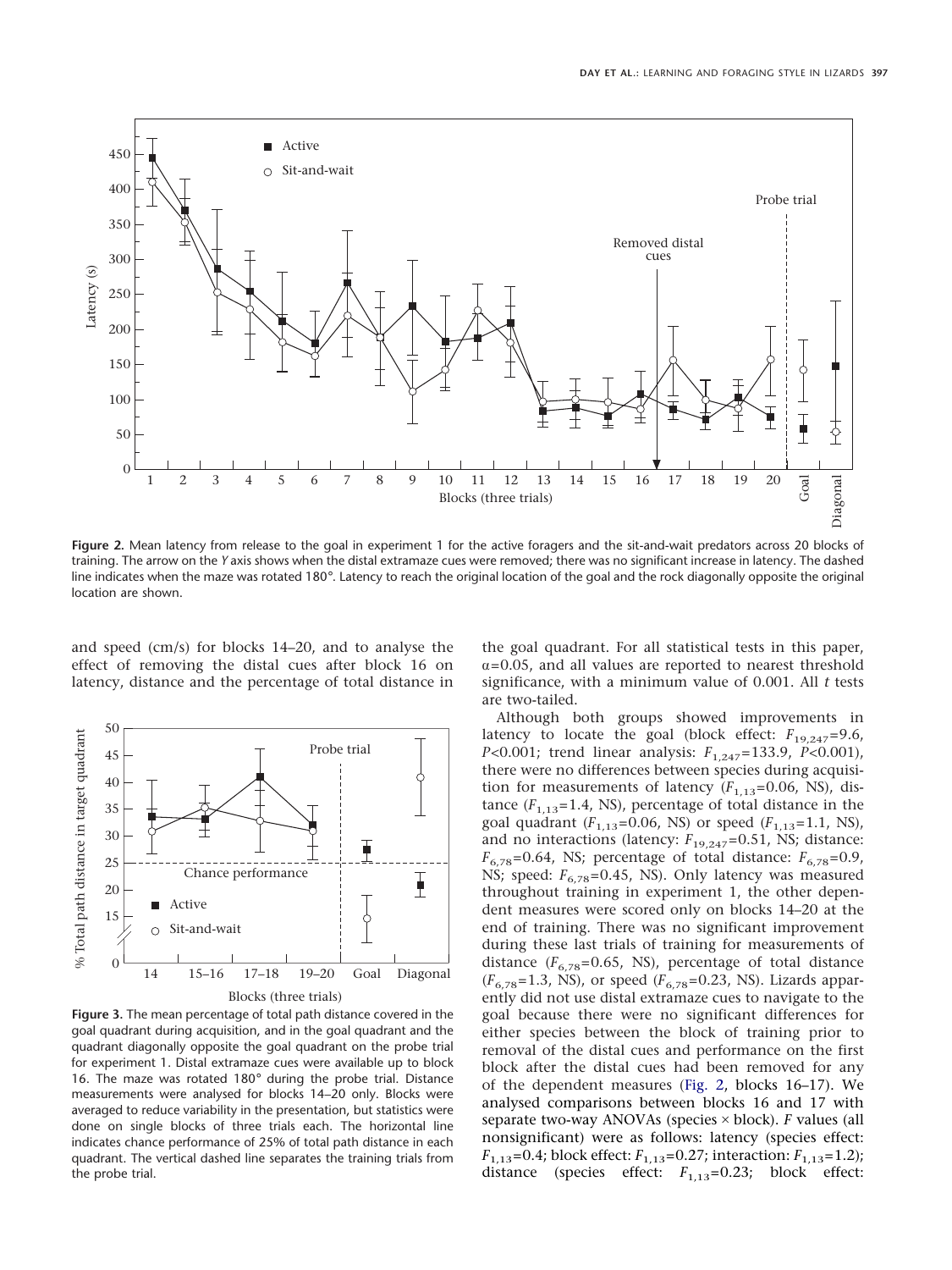$F_{1,13}$ =0.01; interaction:  $F_{1,13}$ =0.97); percentage of distance in goal quadrant (species effect:  $F_{1,13}$ =3.7; block effect:  $F_{1,13}$ =0.06; interaction:  $F_{1,13}$ =0.01); speed (species effect:  $F_{1,13}=0.92$ ; block effect:  $F_{1,13}=0.0001$ ; interaction:  $F_{1,13}=0.07$ ).

We suspect that lizards do not typically attend to stationary objects above their heads, and therefore, were not using the experimenter-supplied distal cues. Under similar conditions, rats will orient their heads towards distal visual cues at choice points displaying 'vicarious trial-and-error' (VTE) head movements, which decrease as the rats learn to distinguish among cues and no longer needs to examine both incorrect and correct choices [\(Amsel 1993\)](#page-13-0). Because the arena walls were 40 cm high, lizards could not have attended to cues directly in their line of sight, but could have used as cues objects on the ceiling and objects high in the room on the opposite side of the arena from their position. Lizards' VTEs did not suggest they used distal cues. Although the lizards showed lateral VTEs, they did not have a vertical component to their VTEs, nor was the head turned to the side so that one eye oriented vertically, as was done when motion occurred above their heads at the same level as the distal cues.

## *Probe trials*

Results of the probe trials suggested that the lizards had not developed a spatial strategy. Given that the lizards did not respond to removal of the distal cues, we did not expect that they would indicate use of a spatial strategy by searching for the goal in its original location. They could, however, have been attending to the cues in the room and on the ceiling to guide spatial search. The results suggest this was not the case. Lizards did not appear to be using any distal cues outside the arena.

We analysed species difference in latency to reach three focal locations, the goal rock on the last trial of training, the goal rock during the probe trial, or the rock diagonally opposite the goal rock during the probe trial, using a two-way repeated measures ANOVA (species  $\times$  focal location). There was no species difference in latency to arrive at the focal locations (ANOVA:  $F_{1,13}$ =0.65, NS). There was also no effect of focal location; for both species, the time taken to reach the three focal locations did not differ (ANOVA:  $F_{2,26}$ =0.89, NS) and there was no species  $\times$  focal location interaction (ANOVA:  $F_{2,26}$ =2.4, NS).

Results of a two-way repeated measures ANOVA analysing species differences in the percentage of total path distance travelled in the three target quadrants revealed no species effect (species  $\times$  target quadrant:  $F_{1,13}=1$ , NS); thus, there was no difference between species in the distance travelled in the goal quadrant on the last trial of training, in the goal quadrant on the probe trial and in the diagonal quadrant on the probe trial. There was also no difference across species in the percentage of total path distance travelled in the target quadrants  $(F_{2,26}=1.5,$ NS). The interaction between species and target quadrant was significant ( $F_{2,26}$ =4.5, *P*<0.02; [Fig. 3\)](#page-4-1). We performed one-way repeated measures ANOVAs, followed by least square means analysis (with alphas corrected for multiple comparisons), for each species to analyse this effect further. The sit-and-wait predator had a biased search pattern  $(F_{2,16}=4.6, P<0.05)$ . The percentage of total path distance travelled in the goal quadrant on the last trial of training did not differ significantly from the percentage of total path distance travelled in the goal quadrant  $(t<sub>8</sub>=0.91,$  NS) or the diagonal quadrant  $(t<sub>8</sub>=2,$  NS) during the probe trial, but there was a significant preference for searching in the diagonal quadrant over the goal quadrant on the probe trial  $(t_8=3, P<0.05)$ , suggesting that these lizards had used slight aberrations on the walls of the maze to guide search during acquisition. A bias for the diagonal quadrant rather than the goal quadrant was not present during acquisition. For the active forager, there was no difference between the percentage of total path distance travelled in the three target quadrants  $(F_{2,10}=2.1,$ NS), suggesting that the active forager was not using distal cues or local cues for search. The active foragers appeared to be using a combination of trial-and-error search and random paths. This result was not predicted but was not surprising given that the distal cues provided by the experimenter were apparently useless to the lizards.

## *Preferred quadrant analyses*

For each lizard, the preferred quadrant was the quadrant that had the greatest percentage of total path distance during the probe trial. Because individual differences in which quadrant is preferred can obscure group differences, and because preference for any particular quadrant indicates deviation from random or trialand-error search patterns, we analysed species differences in the percentage of total distance travelled in the preferred quadrant. We included three target quadrants in a repeated measures ANOVA: (1) the percentage of total distance in the preferred quadrant on the probe trial (preferred quadrant), (2) the average percentage of total path distance in the three nonpreferred quadrants during the probe trial (other quadrants), and (3) the percentage of total path distance in the goal quadrant on the last trial of acquisition (last quadrant). We ran a two-way repeated measures ANOVA (species  $\times$  target quadrant). There was no species difference  $(F_{1,13}=0.004, \text{ NS})$  and only a marginal interaction  $(F_{2,26}=2.6, P<0.1)$ . There was an overall effect for target quadrant ( $F_{2,26}$ =10.8, *P*<0.001; [Fig. 4\)](#page-6-0). However, the pattern of results seen in one-way repeated measures ANOVAs of individual species effects, followed by least squares means analysis with alpha corrected for multiple comparisons, did not suggest that the lizards were using the same strategy to guide search during the probe trial as they had used to guide search during acquisition. If lizards were using the same strategy to guide them to the preferred quadrant and to reach the goal during acquisition, the percentage of total path distance in the last quadrant should have differed from the other quadrants but not from the percentage of total distance in the preferred quadrant. Similarly, the percentage of total path distance in the preferred quadrant and the other quadrants should have differed from each other. This pattern would suggest that, despite the lack of a group tendency to use distal spatial cues preferentially, individual lizards were searching a particular quadrant in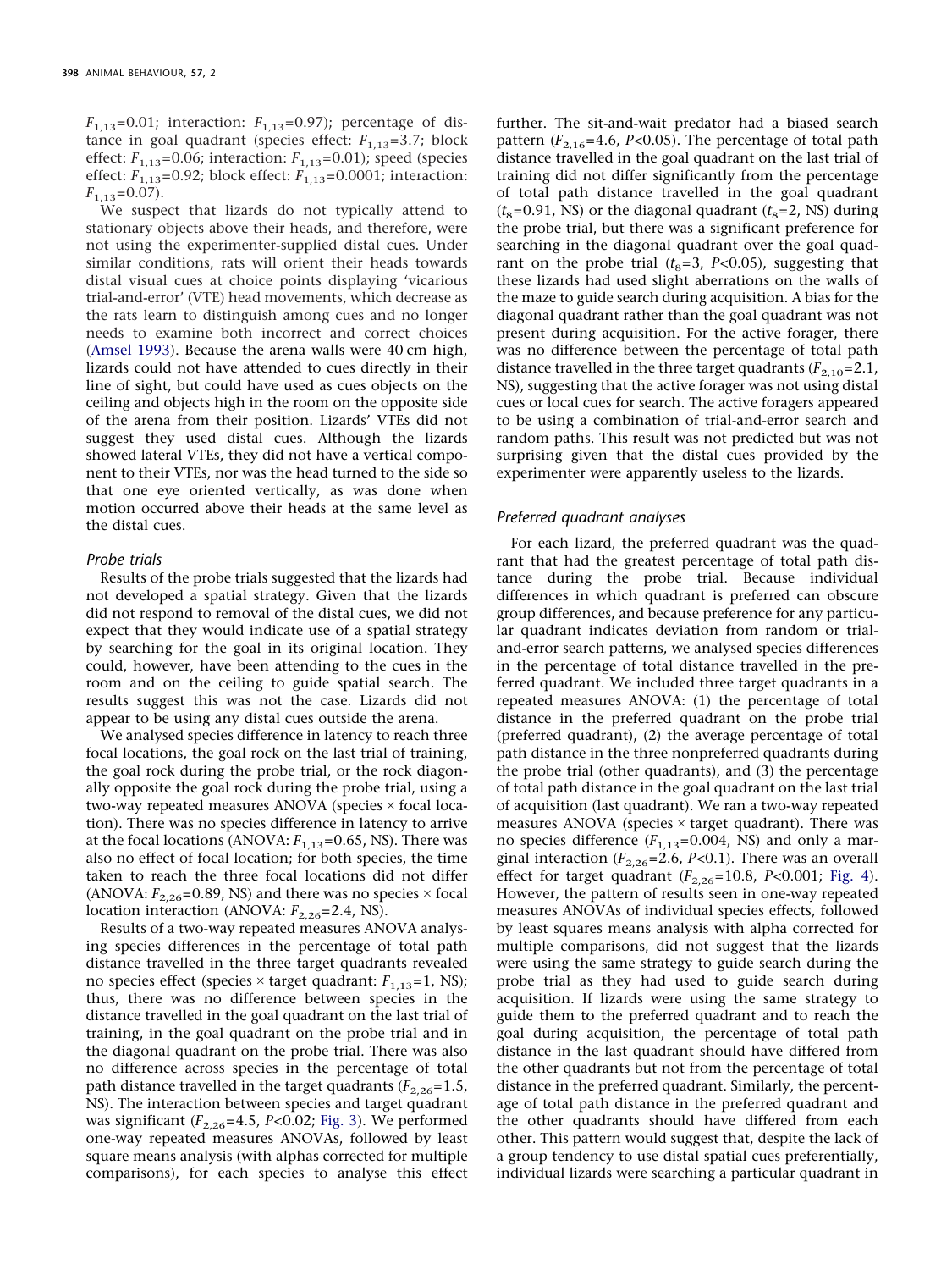<span id="page-6-0"></span>

**Figure 4.** Preferred quadrant analysis for experiment 1. Last ( $\blacksquare$ ): the percentage of total path distance in the goal quadrant on the last trial of training; Preferred  $(\square)$ : the percentage of total path distance in the quadrant searched the most by individual lizards during the probe trial; Other  $(\mathbb{S})$ : the average percentage of total path distance in the three nonpreferred quadrants for individual lizards during the probe trial. No distal cues other than objects in the room were available during the last trial of training or the probe trial. The maze was turned 180° during the probe trial.

a manner similar to search in the goal quadrant at the end of training. Preferential search suggests an expectation of reward in an individual lizard's preferred quadrant and thus some memory for place.

This was not the case for either the active forager or the sit-and-wait predator. For the active forager, the percentage of total path distance in the preferred quadrant differed significantly from the percentage of total path distance in the other quadrants. In addition, the percentage of total path distance in the last quadrant did not differ significantly from that in the preferred quadrant. However, the percentage of total path distance in the last quadrant did not differ significantly from that in the other quadrants. Because performance on the last trial of training did not differ significantly from the other quadrants, active foragers appeared to have wandered randomly during the probe trial. For the sit-and-wait predator, the percentage of total distance in the preferred quadrant differed significantly from the percentage of total path distance in the other quadrants  $(t_8=4.2,$ *P<*0.01) but it also differed significantly from the last quadrant  $(t_8=3.3, P<0.05)$ , and performance on the last quadrant was similar to the other quadrants  $(t_8=0.85)$ , NS). Thus, search was not random during the probe trial. The sit-and-wait lizards had a significant preference for one quadrant on the probe trial. However, their performance on the probe trial was unlike that on the last trial of training, suggesting that the lizards were not using similar search behaviours during acquisition and the probe trial.

The contrast between the last quadrant and the preferred quadrant for sit-and-wait lizards was accentuated by the unusual performance of this group on the last quadrant. The sit-and-wait lizards were typically searching the goal quadrant at values above chance in the last seven trials of training [\(Fig. 3\)](#page-4-1), but declined to below chance search of the goal quadrant in the last trial of training (last quadrant). Still, the sit-and-wait lizards did

concentrate search during the probe trial in the quadrant diagonally opposite the trained quadrant, and thus, appeared to be more inclined to use the local cues as a guide to the goal. Six of the nine sit-and-wait lizards had a moderate to strong preference for the diagonal quadrant during the probe trial (33–73% of total distance), two others appeared to search randomly, the last preferred the right quadrant (57%).

As expected, the sit-and-wait predator did not use distal cues for navigation and appeared to use instead local features for navigation. Unexpectedly, the active foraging lizards as a group did not use local or spatial cues preferentially, and individual lizards appeared to search randomly in the four quadrants. Placement of distal cues outside the maze made complete tests of the hypotheses in experiment 1 difficult as the lizards appeared not to attend to these cues.

## **EXPERIMENT 2: INTRAMAZE DISTAL CUES**

Experiment 1 demonstrated that neither lizard species responded spatially to extramaze distal cues. After a week-long break, we began testing again with spatial cues placed inside the maze.

## **Subjects**

Subjects were *A. boskianus* (*N*=6) and *A. scutellatus* (*N*=9) males.

## **Apparatus**

The same circular arena used in experiment 1 was used for experiment 2. We positioned two prominent intramaze cues [\(Fig. 1,](#page-2-0) intramaze cues) such that direct approach or avoidance of either one would not lead to contact with the goal. Although these distal cues were intramaze cues, like extramaze distal cues, they cue the goal indirectly and provide information about the spatial arrangement of the arena but do not otherwise provide local information about the goal.

## **Procedures**

## *Acquisition*

Basic procedures were the same as for experiment 1. In the present experiment, we conducted one block of three acquisition trials daily for 12 days. We were concerned that prior experience with a lack of useful distal cues in experiment 1 may have encouraged the lizards to navigate using praxis and trial-and-error search. To discourage these behaviours, and to promote use of experimentersupplied cues, we used a shaping procedure similar in concept to one that has helped rats with drug- [\(Day &](#page-14-2) [Schallert 1996\)](#page-14-2) and lesion- (L. B. Day, M. Weisend, R. J. Sutherland, T. Schallert, unpublished data) induced hippocampal deficits and impaired spatial abilities to select efficient spatial strategies. In addition to the two intramaze distal cues, we placed a prominent local cue  $(10 \times 45 \text{ cm})$  directly behind the goal for five blocks. This cue was reduced in size  $(10 \times 28 \text{ cm})$  before block 6, and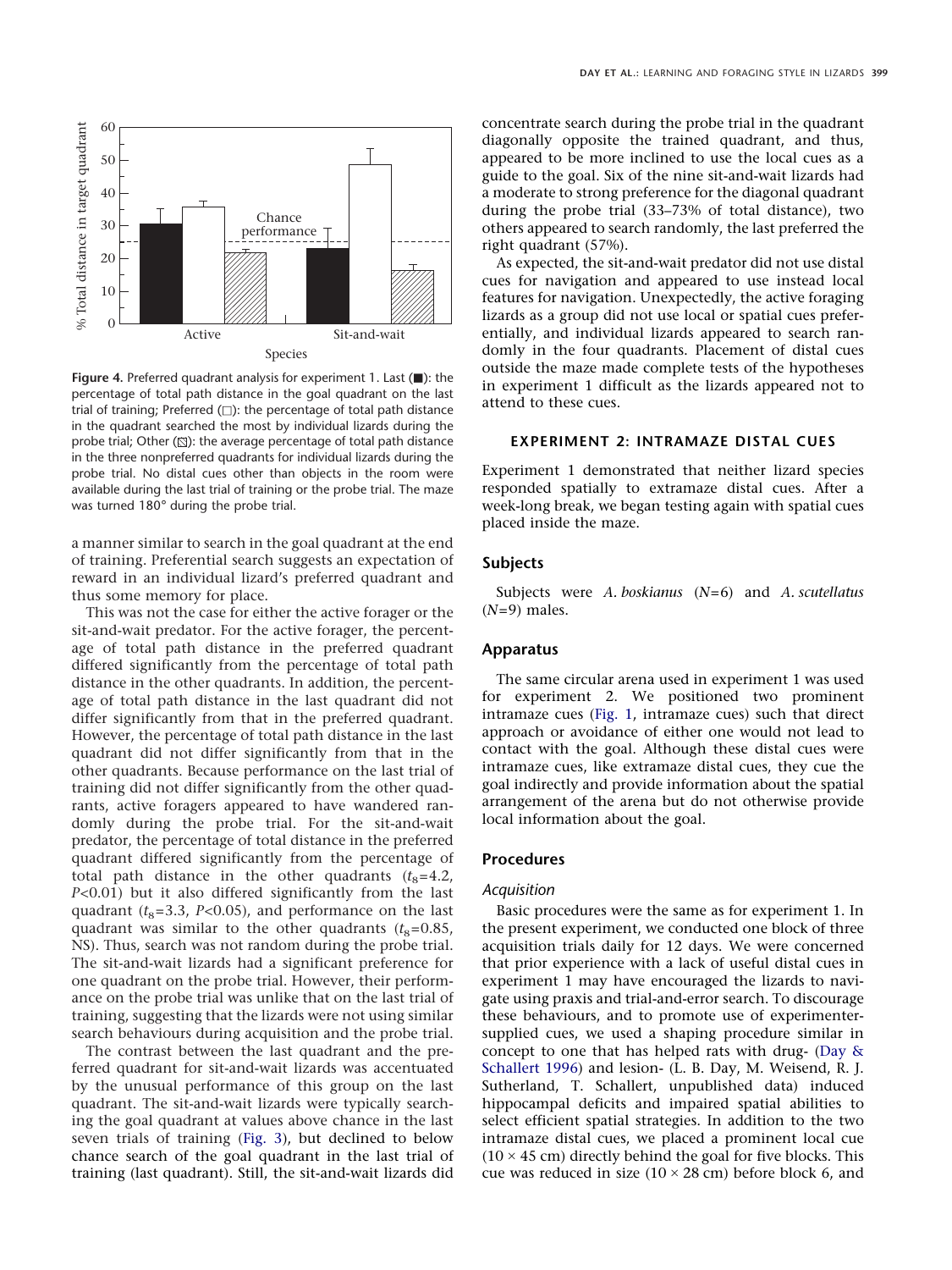<span id="page-7-0"></span>

**Figure 5.** Mean latency from release to the goal in experiment 2 for the active foragers and the sit-and-wait predators across 12 blocks of training. The rectangles on the *Y* axis represent reductions and the arrow represents the removal of the fading local cue; there was no significant increase in latency following the removal of the local cue. The dashed line indicates when the maze was rotated 180° for the probe trial. The distal intramaze cues remained in the same location, relative to the room, during the probe trial and during training. Latency to reach the original location of the goal and the rock diagonally opposite the original location during the probe are shown.

again  $(10 \times 15 \text{ cm})$  before block 8, and then removed before block 10. We conducted the remaining three blocks without the local cue.

#### *Probe trials*

Probe trials were the same as for experiment 1. We removed the distal cues from the arena walls prior to wall rotation and then reattached the cues such that they remained in the same location relative to the room.

## **Results and Discussion**

#### *Acquisition*

Analyses were carried out as for experiment 1. There were no species differences during acquisition nor any interactions with species for latency (species effect:  $F_{1,13}$ =0.01, NS; interaction:  $F_{11,143}$ =1.3, NS), distance (species effect:  $F_{1,13}=0.04$ , NS; interaction:  $F_{11,143}=0.08$ , NS), the percentage of total distance in the goal quadrant (species effect: *F*1,13=0.1, NS; interaction: *F*11,143=1.7, NS), or speed (species effect:  $F_{1,13}=0.8$ , NS; interaction:  $F_{11,143}$ =1.1, NS). Both species learned to navigate to the goal across blocks as shown by the decrease in latency to the goal  $(F_{11,143}=2.6, P<0.01$ ; trend linear:  $F_{1,143}=19.3$ , *P<*0.001; [Fig. 5\)](#page-7-0), decreased distance to the goal (*F*11,143=2.8, *P<*0.01; trend linear: *F*1,143=23.5, *P<*0.001), and an increase in the percentage of the total distance in the goal quadrant  $(F_{11,143}=2.5, P<0.01;$  trend linear: *F*1,143=14.9, *P<*0.001; [Fig. 6\)](#page-8-0). Speed did not change across blocks  $(F_{11,143}=0.64, \text{NS})$ . We analysed the lizards reaction to removal of the local cue designed to shape goal-directed behaviour using a two-way repeated measures ANOVA (species  $\times$  block). There was no significant impairment in performance for any of the dependent measures when the local cue used for shaping was removed between block 9 and 10 [\(Figs 5](#page-7-0) and [6\)](#page-8-0). *F* values for this analysis were as follows: latency (species effect:  $F_{1,13}$ =0.09; block effect:  $F_{1,13}$ =3; interaction:  $F_{1,13}$ =0.0001); distance (species effect:  $F_{1,13}$ =0.001; block effect:  $F_{1,13} = 2.5$ ; interaction:  $F_{1,13} = 0.02$ ); the percentage of total distance in the goal quadrant (species effect:  $F_{1,13} = 0.83$ ; block effect:  $F_{1,13} = 1.9$ ; interaction:  $F_{1,13}$ =0.02); speed (species effect:  $F_{1,13}$ =2.7; block effect:  $F_{1,13}=0.1$ ; interaction:  $F_{1,13}=0.29$ ). 8 9 10 11 12  $\frac{3}{5}$   $\frac{3}{5}$   $\frac{3}{5}$   $\frac{3}{5}$   $\frac{3}{5}$   $\frac{3}{5}$   $\frac{3}{5}$   $\frac{3}{5}$   $\frac{3}{5}$  active foragests the removal of the fading local cue; there was not<br>dashed line indicates when the maze was rotated 18

## *Probe trial*

Analyses were the same as for experiment 1. There were no significant differences between the species and no interactions between species and blocks for measurements of latency to the two focal locations (species effect:  $F_{1,13}$ =0.08, NS; interaction:  $F_{2,26}$ =2.08, NS) or the percentage of total path distance in the three target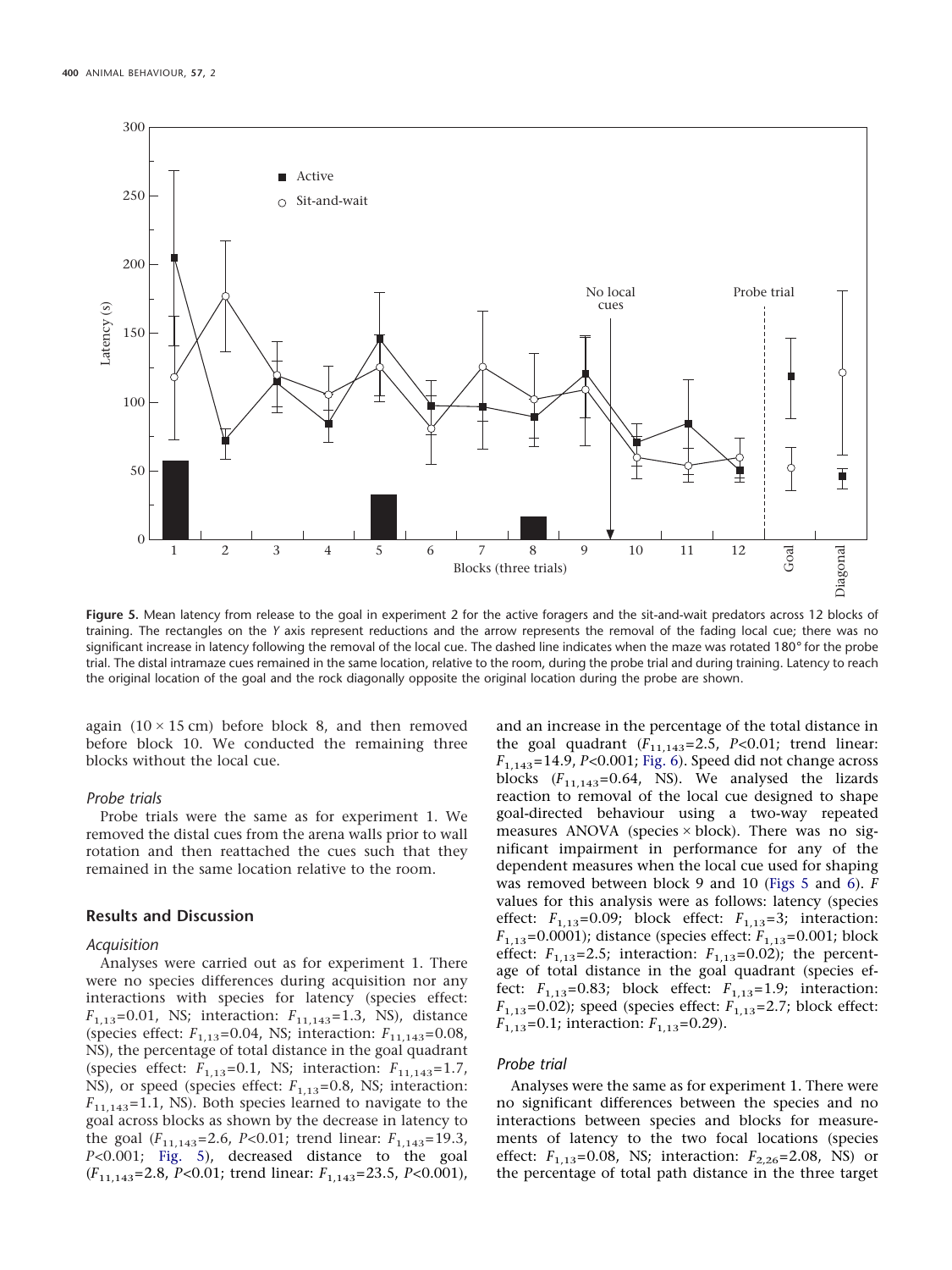<span id="page-8-0"></span>

**Figure 6.** The mean percentage of total path distance covered in the goal quadrant during acquisition and in the goal quadrant and the quadrant diagonally opposite the goal quadrant on the probe trial in experiment 2. The rectangles on the *Y* axis represent reduction, and the arrow represents the removal of the fading local cue; there was no significant decrease in total path distance covered in the goal quadrant following removal of the local cue. The maze was rotated 180° during the probe trial, while distal intramaze cues remained in the same location, relative to the room, during the probe trial and during training. The horizontal line indicates chance performance of 25% of total path distance in a quadrant. The vertical dashed line separates the training trials from the probe trial.

quadrants (species effect:  $F_{1,13}$ =0.07, NS; interaction:  $F_{2,26}$ =0.18, NS). There was no significant difference between latency to arrive at the goal rock on the last trial of training, the goal rock during the probe trial, and the diagonal rock during the probe trial  $(F_{2,26}=0.48, \text{ NS})$ [\(Figs 5](#page-7-0) and [6\)](#page-8-0). A greater amount of the total path distance was covered in the goal quadrant on the last trial of training than in either the goal quadrant or the diagonal quadrant during the probe trial ( $F_{2,26}$ =7.7, *P*<0.001). This result as well as the preferred quadrant analysis (below) suggests that lizards did not respond to either local cues or distal cues preferentially.

#### *Preferred quadrant analysis*

There were also no species differences  $(F_{1,13}=0.03, \text{NS})$ , or interactions  $(F_{2,26}=0.07, \text{NS})$  using the preferred quadrant analyses as in experiment 1 [\(Fig. 7\)](#page-9-0). However, individuals of both species did prefer one particular quadrant of the maze during the probe trial  $(F_{1,13}=30, P<0.001)$ and this pattern of performance suggests the use of a strategy consistent with the strategy used in training.

Results of one-way ANOVAs for each species, followed by least mean squares analysis (with alpha corrected for multiple comparisons), revealed that there was no difference between the percentage of total distance travelled in the last quadrant and in the preferred quadrant, but that there was a significant difference in the distance travelled in each of these quadrants when compared to the other quadrants for both species. Least square means results (active forager: last quadrant versus other quadrants:  $t_5$ =5.6, *P*<0.001; preferred quadrant versus other quadrants:  $t_5$ =4.2,  $P$ <0.01; last quadrant versus preferred quadrant:  $t_5$ =1.38, NS; sit-and-wait predator: last quadrants versus other quadrants:  $t_8$ =4.6,  $P$ <0.001; preferred quadrants versus other quadrants:  $t_8$ =3.9,  $P$ <0.01; last quadrant versus preferred quadrant:  $t<sub>5</sub>=0.69$ , NS). Examination of the individual lizards' distributions of the percentage of path distance travelled in each quadrant confirmed that 10 of the 15 lizards had a strong preference for one quadrant (average 48% in preferred quadrant). Thus, the lizards' behaviour suggested the expectation of the goal in a specific location, but their navigation strategy was not specifically tapped by the probe trials we conducted. *hyemalis*, used spatial cues and feature cues about equally Goal

When environmental cues can be used as spatial cues or local cues, mammalian species tend to use cues spatially [\(McNaughton 1996\)](#page-14-26). In studies with birds, black-capped chickadees, *Parus atricapillus*, have been shown to use spatial cues over feature cues when both cue types are available, while dark-eyed juncos, *Junco*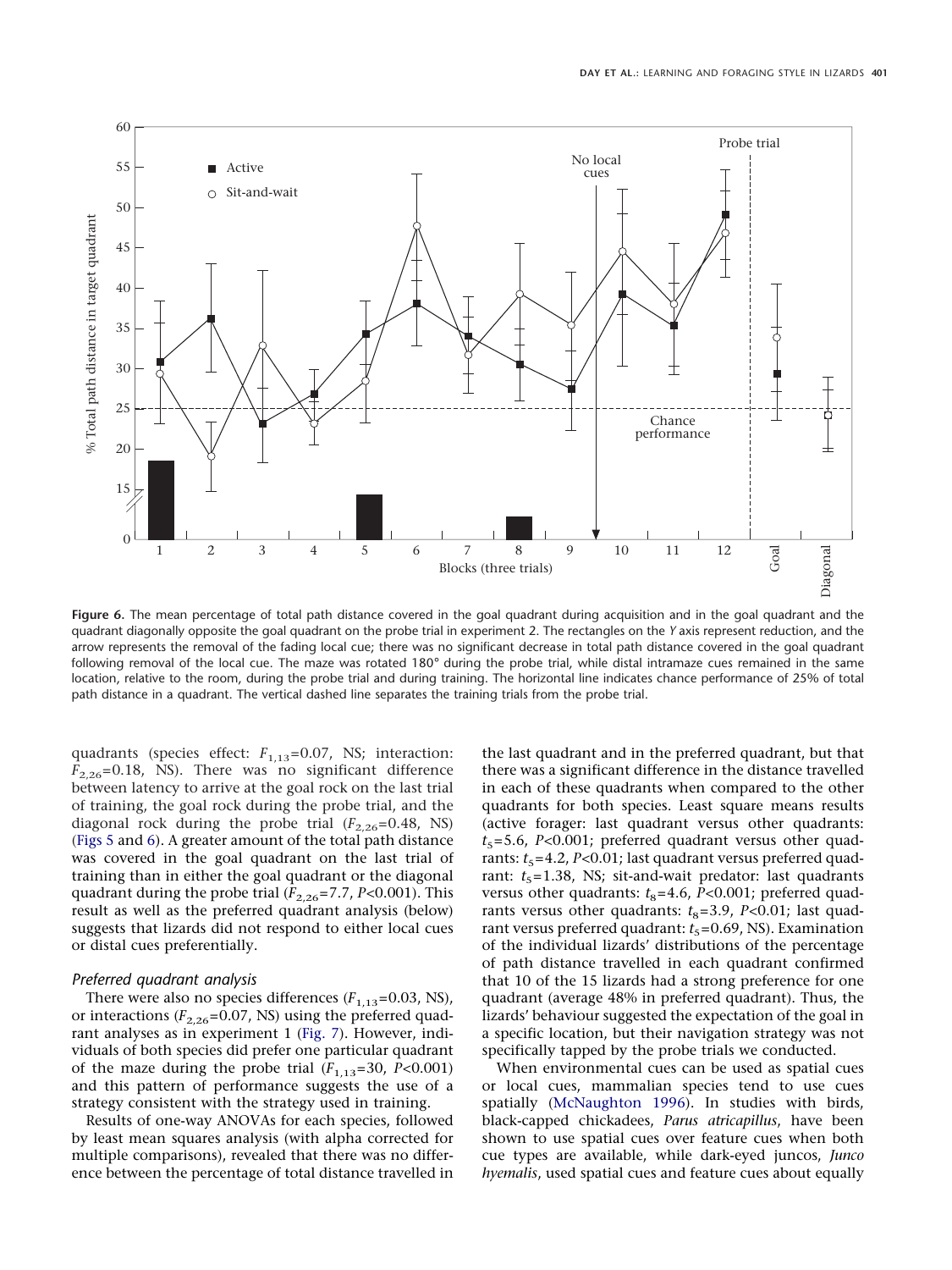<span id="page-9-0"></span>

**Figure 7.** Preferred quadrant analysis for experiment 2. Last ( $\blacksquare$ ): the percentage of total path distance travelled in the goal quadrant on the last trial of training; Preferred  $(\square)$ : the percentage of total path distance travelled in the quadrant searched the most for each lizard during the probe trial; Other  $(\mathbb{N})$ : the average percentage of total path distance of the three nonpreferred quadrants during the probe trial. Distal intramaze cues were in the same spatial location, relative to the room, during the last trial of training and during the probe trial, but the maze was rotated 180° for the probe trial.

[\(Brodbeck & Shettleworth 1995\)](#page-14-27). Neither of these two bird species, however, makes a preponderance of choices to extraneous stimuli that are not reliably cued by either spatial or feature cues [\(Brodbeck & Shettleworth 1995\)](#page-14-27). Unlike mammals or birds, our lizards did not choose local feature cues (diagonal quadrant) or spatial cues (goal quadrant) preferentially. Although we cannot expect the lizards to categorize stimuli in any arbitrary manner set up by an experimenter, the distinction between feature cues and spatial cues is common to many species. However, it has recently been noted by [Strasser & Bingman](#page-14-28) [\(1996\)](#page-14-28) that homing pigeons, at least when trained to receive food rewards in the laboratory, appear to encode the environment holistically rather than by dissociation of specific cue types, such as the colour identifying the food site, nearby landmarks and geometric cues. Although specific tests still need to be carried out, we believe that lizards may use holistic encoding of the environment similar to the way in which pigeons apparently solved [Strasser & Bingman's \(1996\)](#page-14-28) task. Because the lizards in our study chose a specific quadrant to search in during the probe trials, we suggest that the lizards were affected by the dissociation of local feature cues and spatial cues such that their search was guided by a mismatch of the environmental configuration between acquisition and probe trials. The altered environmental configuration may have led to concentrated search in a random quadrant.

## **EXPERIMENT 3: LOCAL CUES**

#### **Subjects**

Subjects were *A. boskianus* (*N*=5) and *A. scutellatus* (*N*=9) males.

#### **Apparatus and Procedures**

We used the arena and basic test procedures described in experiment 1 and 2 to test operant conditioning to a local visual cue. Each day, we randomly chose a rock to be used as the heated goal rock. A small red light hung over the chosen hot rock to cue the goal. We conducted one block of three trials daily for 12 days. We recorded latency to the goal as for the previous experiments.

## **Results and Discussion**

Contrary to expectations, there was a species difference in latency to reach the goal. The active forager had longer latencies to reach the goal than did the sit-and-wait predator (*F*1,12=5.13; *P<*0.05; [Fig. 8\)](#page-10-0). The decline in latency across blocks suggests that both species learned the task  $(F_{11,132}=6.04, P<0.001$ ; trend linear:  $F_{1,132}=28.3$ ,  $P<0.001$ ). There was no block  $\times$  species interaction  $(F_{11,132}=0.79, N\)$ .

The superior performance of the sit-and-wait predator may be due to their greater reliance on vision for prey capture [\(Anderson & Karasov 1981;](#page-14-13) [Cooper 1994\)](#page-14-19). Whether the species difference was based on peripheral sensory differences or differences in some aspect of acquiring the association is unclear. Whatever the reason for this species difference in visual cue tracking, this result does not affect the interpretations of experiments 1 and 2 because neither latency nor speed differed between the species when spatial cues were used.

## **EXPERIMENT 4: REVERSAL OF VISUAL DISCRIMINATION**

Spatial learning is not the only type of memory that may evolve in an environment that demands memory for aspects of place. We hypothesized that active foragers would be adept at complex nonspatial tasks that require pliancy. We predicted that active foragers would take fewer trials to acquire a reversal of a visual discrimination than sit-and-wait predators. They should not differ on acquisition of the original visual discrimination, as this task requires only simple stimulus–response associations.

#### **Subjects**

Subjects were *A. boskianus* (*N*=6) and *A. scutellatus* (*N*=9) males.

#### **Apparatus**

Prior investigations have demonstrated that other lacertid lizards (*Lacerta viridis, L. agilis*) can discriminate colours [\(Wagner 1932;](#page-14-29) [Benes 1969\)](#page-14-30), shapes [\(Luczynska](#page-14-31) [1935\)](#page-14-31), brightness and differences in acuity [\(Burghardt](#page-14-32) [1977\)](#page-14-32). As we placed more emphasis on discrimination learning than the ability to discriminate particular stimuli, we created two stimuli that varied on the dimensions of colour (yellow versus blue), shape (circle versus square), and stripe pattern (vertical versus horizontal).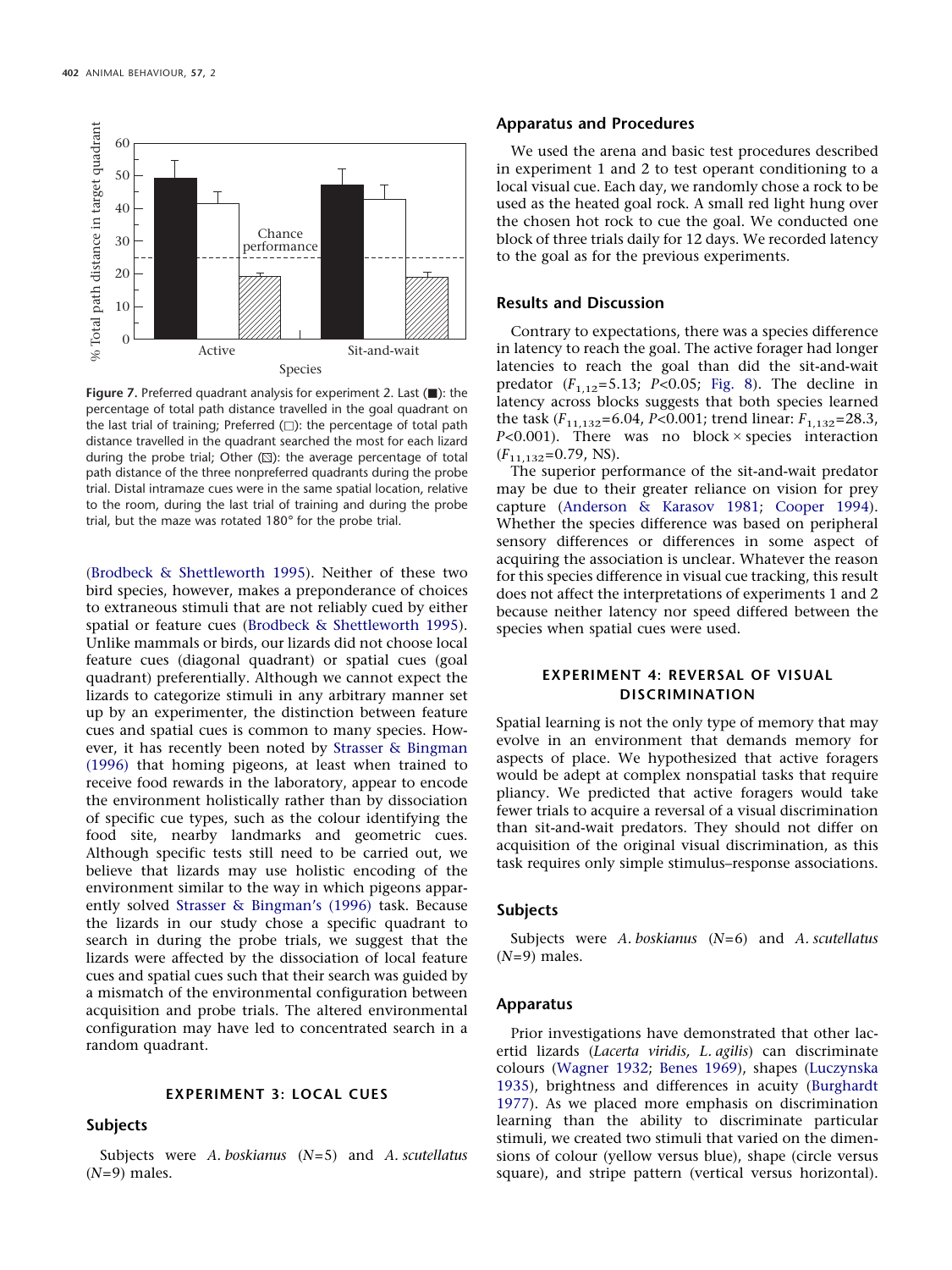<span id="page-10-0"></span>

**Figure 8.** Mean latency from release to goal when a prominent local cue was hung over a randomly chosen hot rock each day.

Thus, we used a yellow circle with black vertical stripes (YCV) that was 6.5 cm in diameter and a blue square with black horizontal stripes (BSH) that was  $5 \times 7$  cm. We used the fork method of [Wagner \(1932\)](#page-14-29) to present the stimuli. Each stimulus disk was attached to one tine of a two-tine fork such that the disk faced the other tine. On the nondisk tine, we placed either a positive reinforcer (a mealworm), or a negative reinforcer (a mealworm soaked in 10 mg salt and 252 mg quinine/100 ml water). The fork was offered to the lizard such that the mealworm was backed by the stimulus disk [\(Fig. 9\)](#page-10-1).

<span id="page-10-1"></span>

**Figure 9.** Discrimination apparatus. Each fork held a stimulus disk on one tine and a mealworm on the other tine. Forks were presented simultaneously to the lizards that had to choose which fork had the palatable mealworm (soaked in water), and which had the unpalatable mealworm (soaked in water with quinine and salt).

## **Procedures**

In taste preference tests, lizards ate more of the positive reinforcers than the negative reinforcers (palatable:  $\bar{X} \pm SE = 7.8 \pm 1.9$ ; unpalatable:  $\bar{X} \pm SE = 2.4 \pm 0.7$ ;  $t_{12} = 3$ ; *P<*0.01). For 20 days prior to acquisition, all lizards were given four successive presentations of the negative or positive stimuli in random order with the constraint that two positive presentations and two negative presentations were given per day. After familiarization with successive presentations of the stimuli, we began simultaneous presentation.

For half of the lizards, the YCV stimulus was positive, and for the other half of the lizards, the BSH stimulus was positive. We confined the lizard being tested to an area  $(30 \times 15$  cm) of the home cage with an opaque Plexiglas divider. We presented the negative and positive stimuli simultaneously for four trials a day. We altered the left–right position of the positive stimuli randomly so that position was irrelevant to acquiring the discrimination. A trial began when the experimenter inserted both forks into the cage. If the lizard had not sampled (tongueflicked or bitten) either the positive or the negative mealworm within 2 min, the experimenter removed both stimuli and recorded the trial as a no response trial. When the lizard ate, tongue-flicked, or bit one of the mealworms, the experimenter recorded whether the sampled mealworm was a positive or negative reinforcer. We recorded the trial as correct if the positive mealworm was sampled first, regardless of which mealworm was swallowed. We allowed the lizard to sample the mealworms ad libitum during a 2-min period. If the lizard pulled one of the mealworms off the apparatus but did not eat it by the end of the 2-min period, we removed the mealworm from the cage. As soon as the lizard pulled a mealworm off either fork, we withdrew both stimuli from the cage. Lizards were given four trials per day until they reached a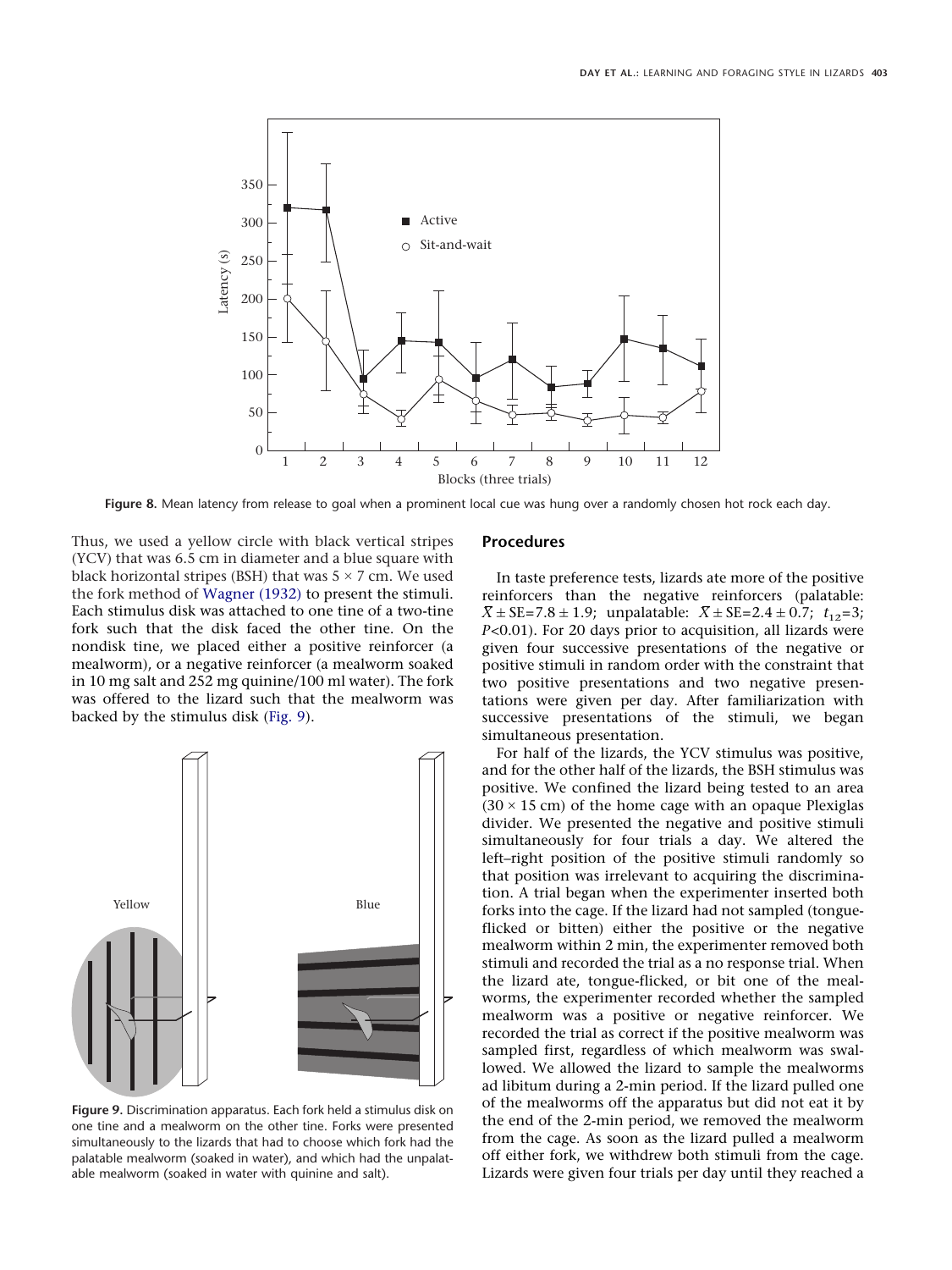<span id="page-11-0"></span>

**Figure 10.** Mean trials to a criterion of 10 out of 12 correct responses for acquisition and reversal of the visual discrimination.

criterion of 10 correct responses out of 12 response trials with no limit on the number of days it took to complete 12 response trials. When a lizard reached criterion on the visual discrimination, the positive and negative reinforcers were associated with the opposite stimulus disk. We conducted these reversal trials as for the original acquisition. Criterion for acquisition of the reversal was 10 correct responses out of 12 response trials.

## **Results and Discussion**

We used the number of trials to criterion for the original discrimination and the reversal as dependent measures. All lizards reached criterion on the original discrimination, and all but one lizard was able to acquire the reversal. One of the sit-and-wait predators was eliminated from the study due to low response. One of the active foragers was given the wrong response contingency for several days in a row and was also eliminated. Because of small sample sizes and heterogeneity of variance between groups, as confirmed by *F* test (acquisition:  $F_3$ =0.03, *P*<0.01; reversal:  $F_3$ =0.04, *P*<0.01), we used a Mann–Whitney *U* test for all comparisons. Whether the YVC or the BHS was initially positive had no effect on the ability to discriminate between rewarding and nonrewarding stimuli (acquisition: active forager: blue first:  $\bar{X} \pm SE = 13.5 \pm 3.5$ ; yellow first:  $\bar{X} \pm SE = 12.5 \pm 0.5$ ; sitand-wait: blue first:  $\bar{X} \pm SE = 22.3 \pm 9.7$ ; yellow first:  $\bar{X} \pm \text{SE} = 27.3 \pm 9.8$ ; *U*=13.5, *N*<sub>1</sub>=4, *N*<sub>2</sub>=8, NS); reversal: active forager: blue first  $\overline{X} \pm SE = 17 \pm 6$ ; yellow first:  $\overline{X}$  ± SE=22 ± 1; sit-and-wait: blue first:  $\overline{X}$  ± SE=52.5 ± 18.1; yellow first  $\bar{X} \pm SE=40\pm12.5$ ; *U*=15, *N*<sub>1</sub>=4, *N*<sub>2</sub>=8, NS). As predicted on the basis of foraging ecology, the species did not differ in the number of trials to criterion during acquisition ( $U=0.5$ ,  $N_1=4$ ,  $N_2=8$ , NS), but the active forager completed the reversal in fewer trials to criterion than the sit-and-wait predator  $(U=4, N_1=4,$ *N*2=8, *P<*0.05; [Fig. 10\)](#page-11-0).

Differences in the types of memory demands experienced by sit-and-wait predators versus active foragers may influence the ability to acquire the reversal. An active forager that collects immobile prey may be prepared to learn that the cues that signal reward will change either as a patch is depleted in the short term, or based on changes in prey availability in the long run. Sit-and-wait predators, on the other hand, collect active prey and may learn that particular visual signals that are properties of the prey items themselves consistently signal the reward value of prey. Although, differences between sit-and-wait predators and active foragers in their willingness to respond to rewards with rapid approach may have influenced latencies in the locally cued version of the hot-rock maze, differential motivation or speed to respond cannot explain species differences in this experiment because there were no differences between species on the acquisition of the discrimination.

#### **GENERAL DISCUSSION**

The behaviour of our lizards did not support the spatial adaptation model for animals that must search intensively for resources. Lizards were capable of improvement in performance on two spatial tasks, but active foragers were not better at acquisition of the spatial tasks as the spatial adaptation model would predict. Similarly, active foraging lizards did not use a more efficient spatial strategy than sit-and-wait predators to solve the task when useful distal cues were available, as demonstrated by the probe trial in experiment 2. In addition, neither species solved the arena tasks using spatial cues preferentially in experiment 1 or experiment 2.

The species did differ in their ability to solve a second pliancy-dependent task, the reversal of a visual discrimination, as shown in experiment 4. The demands of intensive search experienced by the active forager appear to influence performance on a nonspatial pliancydependent task, but not a spatial task in the lizards studied. This pattern of results conforms to the pliancy model. If this pattern is found to generalize to other nonspatial tasks, other lizard species, and other reptiles, it suggests that the habit of preferentially using distal cues to guide spatial search evolved as a secondary specialization of adaptations for pliancy in some species of birds and mammals. Adaptations for other pliant forms of memory that develop in intensive-search niches might, on the other hand, be part of a general vertebrate pattern.

We cannot rule out the possibility that we found no difference between our lizards species because we lack a complete understanding of the detailed behaviours of active foragers and sit-and-wait predators in the wild. If spatial navigation is not necessary in active foragers, the spatial adaptation model would not predict its existence in these species. Perhaps active foraging lizards do not use distal cues for systematic search of locations that typically contain immobile prey, but search opportunistically for prey and retrace paths to home burrows when foraging activity ceases. These behaviours would not require spatial navigation. Perhaps sit-and-wait predators, rather than recognizing waiting places by local cues, have preferences for successful sites and use distal cues or even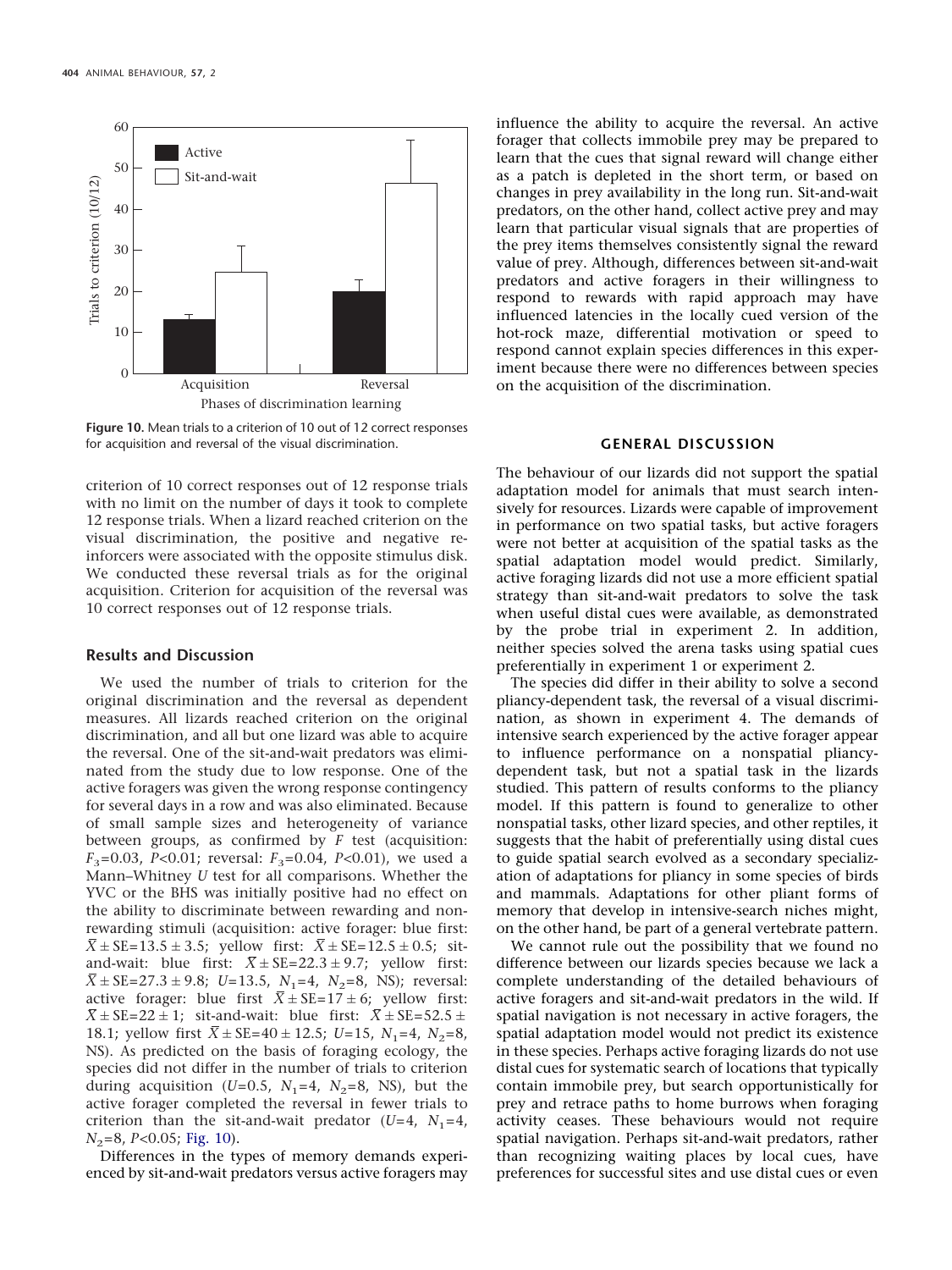celestial cues to navigate to these sites each day, a behaviour that would require spatial skills. We know that both lizards species we tested retreat to burrows when chased (Gad Perry, unpublished data). Whether they recognize or recall the locations of burrows is unknown. However, based on what we do know about the general foraging behaviours of these species, we do believe that active foraging requires more mental capabilities than sit-andwait predation, and thus more pliancy. Regardless of detailed differences between the species, it appears that neither species can transfer any spatial abilities they may have to a laboratory task that requires similar capabilities.

Not only were there no species differences in the spatial task, but the manner in which the lizards learned the spatial task was very different from that seen in mammals and birds under most conditions. In addition to the fact that they did not use spatial or local cues preferentially (similar to recent demonstrations with pigeons; [Strasser &](#page-14-28) [Bingman 1996\)](#page-14-28), they rarely approached the goal directly even in the locally cued version of the spatial maze, and revisited incorrect rocks many times in succession. Like lizards, snakes in a spatial maze maintain high rates of visiting locations that do not lead to a goal, and show interindividual variation in the cues they use to guide them to the goal [\(Holtzman, in press;](#page-14-33) [Holtzman et al.](#page-14-22) [1999\)](#page-14-22). However, most of the snakes in [Holtzman's \(in](#page-14-33) [press\)](#page-14-33) studies apparently used a distal intramaze cue to reach a goal to a greater extent than did our lizards. We cannot discount the possibility that Holtzman's task is more ecologically relevant to the snakes than ours was to the lizards, and that our lizards might show enhanced spatial ability in a different task. However, our results demonstrate that spatial memory, if it exists in reptiles, may not be as easily or as flexibly evoked in laboratory settings as it can in mammals and birds. In addition, we show that the lizards' performance in a spatial task contains unusual elements, such as the high error rate and the high individual variability of the lizards in their overall perfomance and in the cues they used to solve the spatial task.

We believe the novel behaviours of lizards suggest fundamental differences in the way that mammals, birds and reptiles navigate to rewards. Our study contains the first tests of lizard spatial ability and as such can give only a glance at the strategies typically used by lizards to navigate to a goal. We suggest that they code the environment as a configuration, which is sufficient for many tasks requiring pliancy, but that they do not have the neural mechanisms to categorize or choose the most efficient cue types when these cues are dissociated.

Encoding the environment as a configuration of cues may be sufficient for navigation in an environment explored on a daily basis, where large dissociation between local and distal cues do not occur. Perhaps preference for spatial cues is not necessary except in animals, like some seed-storing birds, that cache extensively and must remember these locations over long periods when local features of the environment are apt to vary [\(Sherry & Duff 1996\)](#page-14-5). This would not explain, however, why a mammal such as the male meadow vole, *Microtus pennsylvanicus*, which searches a large home

range for females, is adept at using distal spatial cues [\(Galea et al. 1996\)](#page-14-8). The relation of a female's burrow to surrounding brush and distant horizons is not apt to change drastically during the breeding period. Perhaps mammals, which typically lack the ability to use magnetic and celestial cues and do not have the advantage of a bird's eye view of landmarks, necessarily rely heavily on memory for geometric arrangement of distal cues to correct errors in path integration accumulated by imperfect estimation of rotation and distance by vestibular and motor systems [\(Benhamou & Poucet 1996;](#page-14-34) [McNaughton 1996\)](#page-14-26).

Many mammals and birds appear to be well prepared to take advantage of distal visual cues [\(Benhamou & Poucet](#page-14-34) [1996;](#page-14-34) [McNaughton 1996\)](#page-14-26). Perhaps lizards cannot efficiently store and retrieve complex associations between cues that are visual, and were thus at a disadvantage in our spatial task. The spatial adaptation model would still have some support if active foragers show skilled navigation when species-relevant cue types are provided. For example, the lizards may be more prepared to take advantage of olfactory cues or cues provided by moving stimuli.

Arguments based on general abilities to deal with particular cue types cannot be extended to explain the differences between the active forager and the sit-andwait predator on the reversal of the visual discrimination. Despite any disadvantages in sensory or memory capacities, all but one of the lizards acquired the reversal of a visual discrimination. Past studies have shown that lizards can acquire serial reversals and get better with each reversal [\(Vance & Richardson 1966;](#page-14-35) [Grisham & Powers](#page-14-23) [1990\)](#page-14-23). Thus, an inability to do tasks that are thought to require memory for complex associations in mammals cannot explain our results. We might, however, be able to explain these differences on the basis of species-specific traits rather than general rules about the evolution of intensive foragers.

[Hampton & Shettleworth \(1996\)](#page-14-36) found, as we did, that ecology does not always predict behaviours in tasks requiring pliancy. Unlike our example, however, [Hampton & Shettleworth \(1996\)](#page-14-36) found that the more spatial of two pliancy-dependent tasks was correlated with intensive search behaviour. In trying to explain these differences, they examined the specific memory requirements of the tasks and suggested how each of these might conform to the species-specific tendencies of their caching and noncaching birds if not to intensive foragers in general.

The ability of the active forager in the reversal task may be due to the specific manner in which these animals forage rather than to a general excellence in complex memory tasks. The reversal of a discrimination requires inhibition of a previously rewarded response. Active foragers that search for patchy distributions of immobile prey might be more prepared than sit-and-wait predators to alter response contingencies even after receiving substantial reward, that is, after depleting a patch. Test of similar species pairs on these and a variety of other pliancy-dependent tasks should verify whether abilities are more closely related to differences in memory ability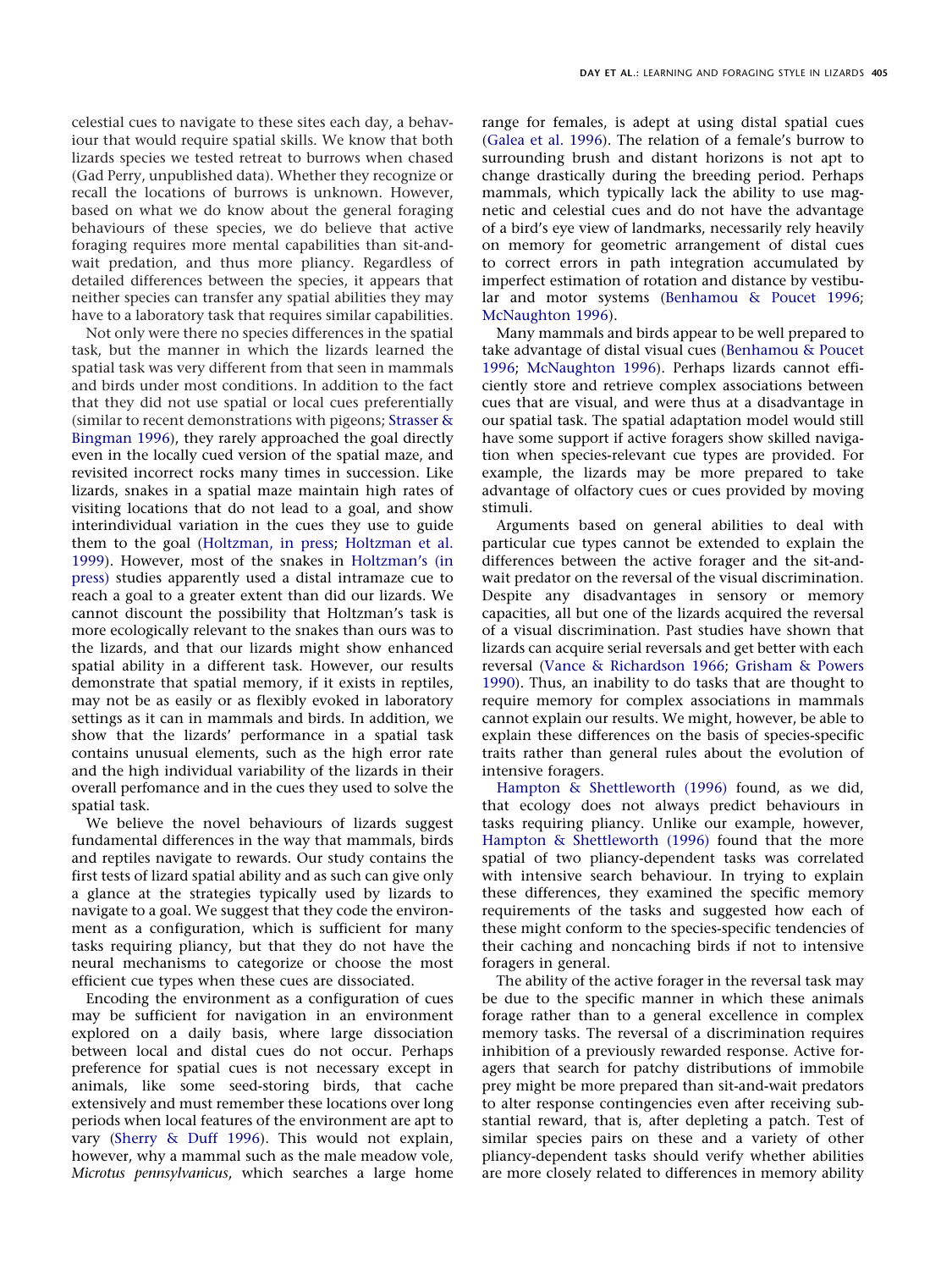in general or to species-specific peculiarities tied more resolutely to specific adaptations for active foraging.

Similarly, specific adaptations for active foraging might explain the unexpected superior performance of the sitand-wait species on the locally cued task. A number of possible differences can be ruled out. The locally cued task is meant as a control for motor and motivation components of the spatial task. Given that there were no differences in latency to the goal on the spatial task, the spatial version ended up serving as a control for motor and motivation components of the locally cued task. Differences between the species in their ability to approach a reward cannot explain the differences in latency observed. The sit-and-wait species may be more accustomed to associating visual cues with reward, whereas the active forager often uses chemosensory cues [\(Cooper 1994\)](#page-14-19). However, the species did not differ on the spatial task or the acquisition of the visual discrimination task suggesting that sensory biases were not relevant to differences between the species on the visual cue task. Reactions to local visual cues associated with reward rather than sensory biases associated with such cues might explain the species differences. Prey pursuit for sit-and-wait predators is dependent on assessment of food value to a greater extent than for active foragers. Active foragers show partial preferences, approaching a prey item on one occasion and ignoring it on another occasion, regardless of the distance of the prey from the lizard. Sit-and-wait predators' preference patterns obey a zero–one rule, where a prey item ignored at a close distance is consistently ignored at a greater distance as well (S. Shafir & J. Roughgarden, unpublished data). These differences between sit-and-wait predators' and active foragers' decision-making rules about when to approach a reward of a known value might have influenced latency to the goal in our study. Whatever the explanation for the unexpected differences in the local cue version of the hot-rock arena, the results of this study highlight the need to consider various aspects of a species' ecology when choosing behavioural tests and model species.

The data from our experiments alone are insufficient to draw conclusions about the evolution of spatial and complex nonspatial memories in niches that require intensive search. The relationship between foraging strategy and spatial ability could be validated by inclusion of a greater number of species and the addition of other nonspatial pliancy-dependent tasks. However, the current work lays much of the groundwork for future tests of the pliancy hypothesis. Our study is the first test of spatial abilities designed to investigate strategies used to locate places in the environment using a pair of species that display different foraging strategies. In addition, to our knowledge, only one other group of investigators has compared the relationship of species ecology to performance of both spatial and nonspatial pliancy-dependent tasks between the same species pair for both tasks in one series of experiments [\(Hampton & Shettleworth 1996\)](#page-14-36). Without more information about strategies used by lizards to solve spatial tasks and their ability to solve other complex memory tasks, the nature of representations that allow for navigation behaviour of lizards in the wild and in laboratory will be unclear, and the relationship of these abilities to the evolution of spatial memory and the underlying neurological substrate will be unresolved.

The idea that the evolution of adaptations for spatial ability is promoted in niches that demand intensive search has been tested in mammals and birds that must search for food, mates and other resources. The ability of the spatial adaptation model to explain these various behaviours in diverse species has helped uphold this standard model in the face of contrary examples [\(Clayton](#page-14-37) [1995;](#page-14-37) [Volman et al. 1997\)](#page-14-38). Reptilian species with various forms of intensive search might be suitable models to uphold the pliancy hypothesis. One promising model for further research with lizards would be to look at female defence polygyny, where females are a concentrated resource and males attempt to encompass as many females in their territories as possible. This type of mating system has been shown to create sexual dimorphism within home ranges in mammals [\(Gaulin 1992\)](#page-14-10) and lizards [\(Rand 1992\)](#page-14-39), and may contribute to differences in spatial ability between the sexes. In addition, in some species, some male morphs are capable of holding territories, while other morphs are not, and thus there may be variation between male morphs' spatial abilities as well. If the pliancy model is correct, we would expect male morphs with large territories to be better at nonspatial pliancy-dependent tasks than females or male morphs with smaller territories. Spatial abilities should be equivalent between the three groups.

If such experiments corroborate our results, we may have to accept that the pliancy model is most appropriate for reptiles. In fact, spatial memory as a navigation strategy might not exist in reptiles at all. However, the spatial adaptation model could still hold true for nonreptilian vertebrates. It is possible that preferential use of distal spatial cues as an adaptation to niches demanding intensive search might be restricted to birds and mammals.

#### **Acknowledgments**

We would like to acknowledge Yehudah Werner and his students for collection of animals, and William Cooper for care and shipping of animals. We were greatly aided in data collection by Ami Adenwala, Michael Hannaman, Nancy Hsieh, Einar Lurix, Ajith Nair, Lee Neighbors, Gerraud Prasifka and Eunjin Yang. The research presented here was described in Animal Research Protocol No. 03952301 approved on 26 July 1995 by the Institutional Animal Care and Use Committee of the University of Texas, Austin. This work was supported by grants NIH NRSA MH11228 (L.D.), NIH T32 MH18837 (D.C.), NIMH 41770 (D.C.) and NIMH RO1 MH45696 (W.W.).

#### **References**

<span id="page-13-0"></span>**Amsel, A.** 1993. Hippocampal function in the rat: cognitive mapping or vicarious trial and error? *Hippocampus*, **3,** 251–256.